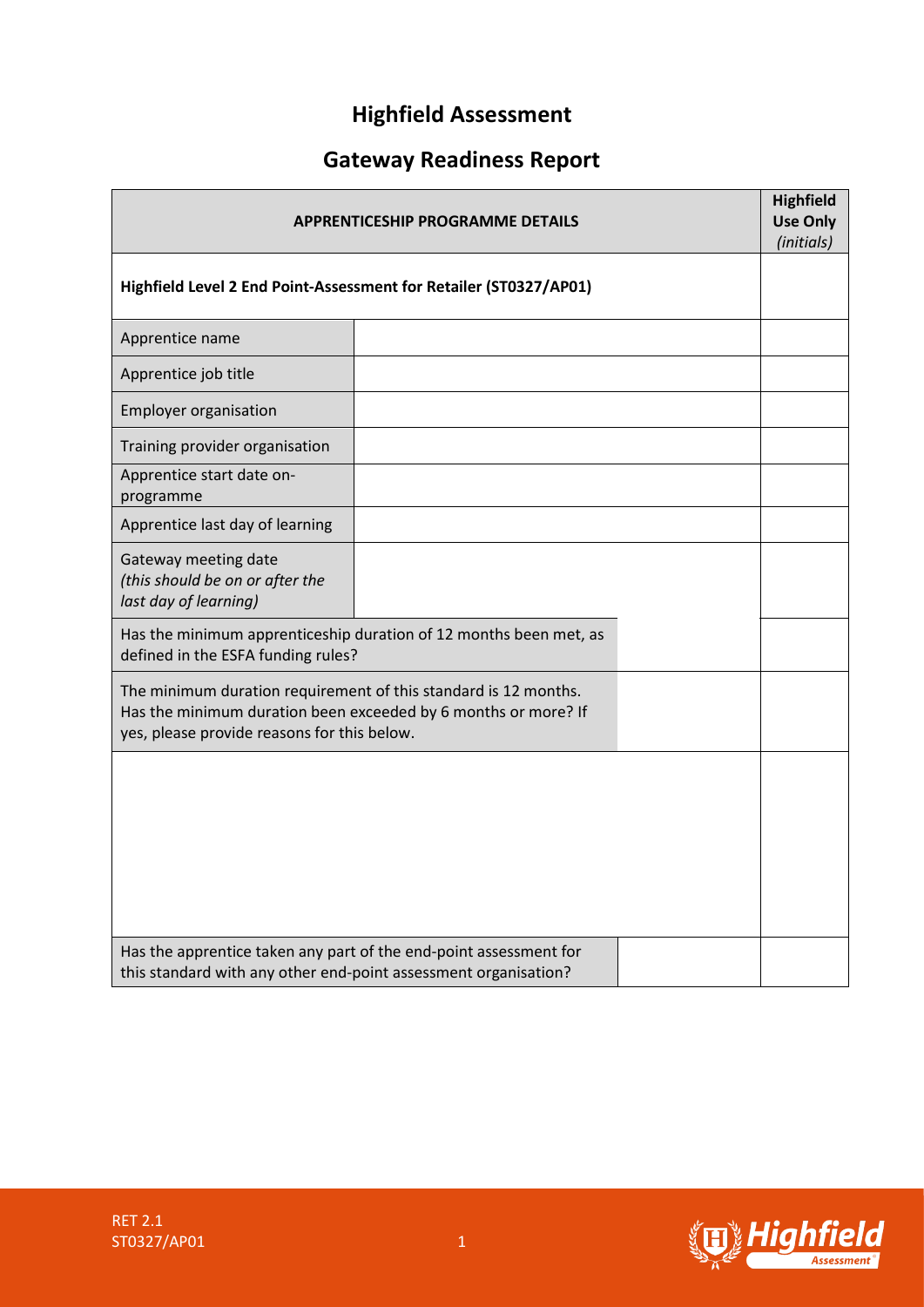| <b>PREREQUISITE REQUIREMENTS</b> |                               |                                                                      |                                            |  |  |  |
|----------------------------------|-------------------------------|----------------------------------------------------------------------|--------------------------------------------|--|--|--|
| Prerequisite<br>requirement      | Achieved by the<br>apprentice | <b>Evidence type provided</b><br>(e.g. PLR, certificate, screenshot) | <b>Highfield Use</b><br>Only<br>(initials) |  |  |  |
| Achieved English L1              |                               |                                                                      |                                            |  |  |  |
| <b>Achieved Maths L1</b>         |                               |                                                                      |                                            |  |  |  |
| Attempted English L2             |                               |                                                                      |                                            |  |  |  |
| <b>Attempted Maths L2</b>        |                               |                                                                      |                                            |  |  |  |

#### **GATEWAY REVIEW**

The gateway review should be completed by the employer, supported by the training provider, to record how the apprentice has met each of the standard subject areas. This can be discussed through a Q&A, and/or the apprentice may present evidence that can be reviewed during the meeting to show their achievement of the standard.

The employer, supported by the training provider, must agree that the apprentice is, in their view, competent in the role and therefore ready to undertake the end-point assessment. This should be recorded in the table below, along with any comments.

| <b>Standard area</b>       | <b>Assessment</b><br>ready? | <b>Comments</b> |
|----------------------------|-----------------------------|-----------------|
| <b>Customer</b>            |                             |                 |
| <b>Business</b>            |                             |                 |
| <b>Financial</b>           |                             |                 |
| <b>Marketing</b>           |                             |                 |
| <b>Communications</b>      |                             |                 |
| <b>Sales and Promotion</b> |                             |                 |
| <b>Brand Reputation</b>    |                             |                 |
| <b>Merchandising</b>       |                             |                 |
| <b>Stock</b>               |                             |                 |
| <b>Technical</b>           |                             |                 |
| <b>Team</b>                |                             |                 |
| Performance                |                             |                 |

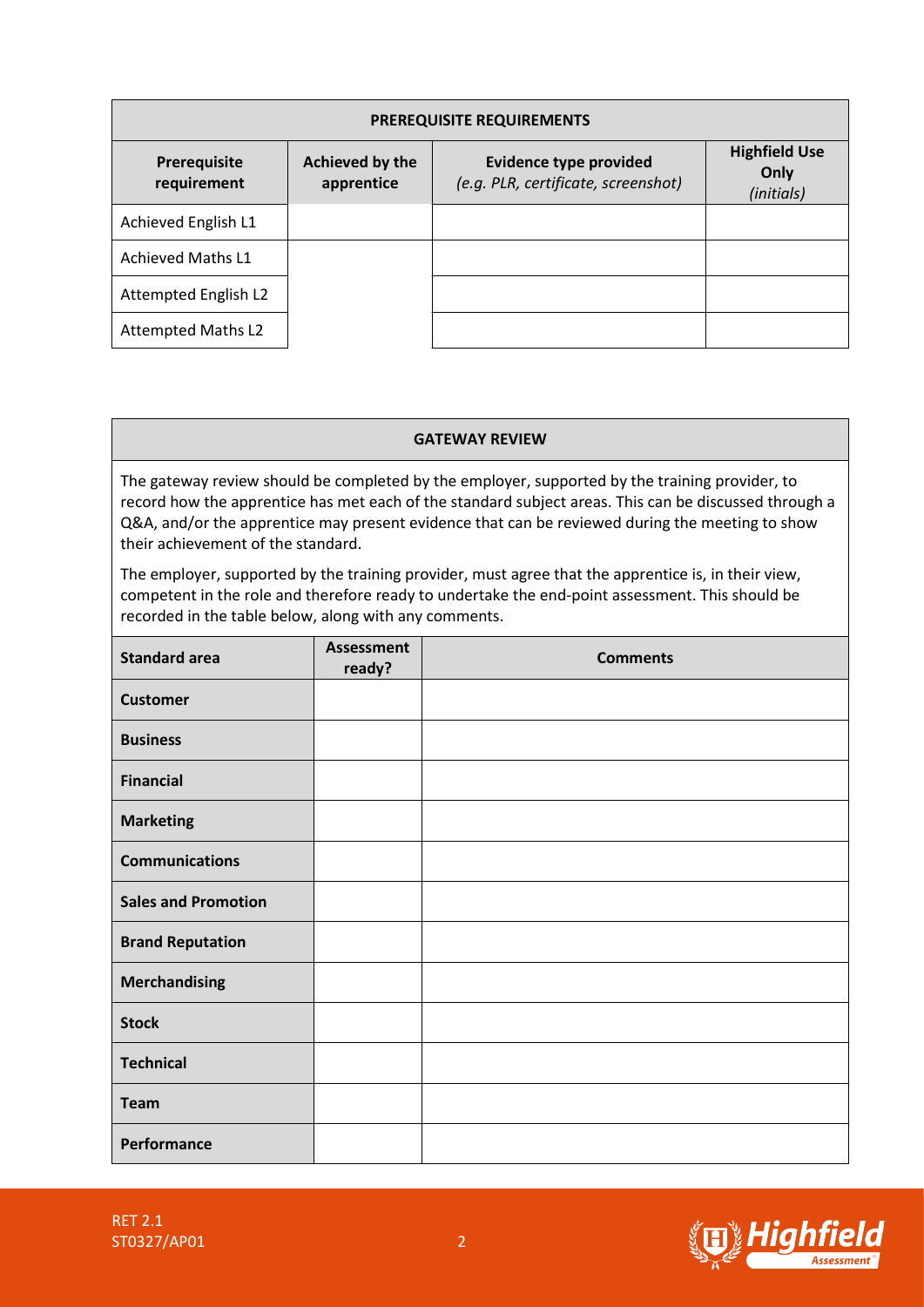| <b>Legal and Governance</b> |  |
|-----------------------------|--|
| <b>Diversity</b>            |  |
| Environment                 |  |
| <b>Product and Service</b>  |  |